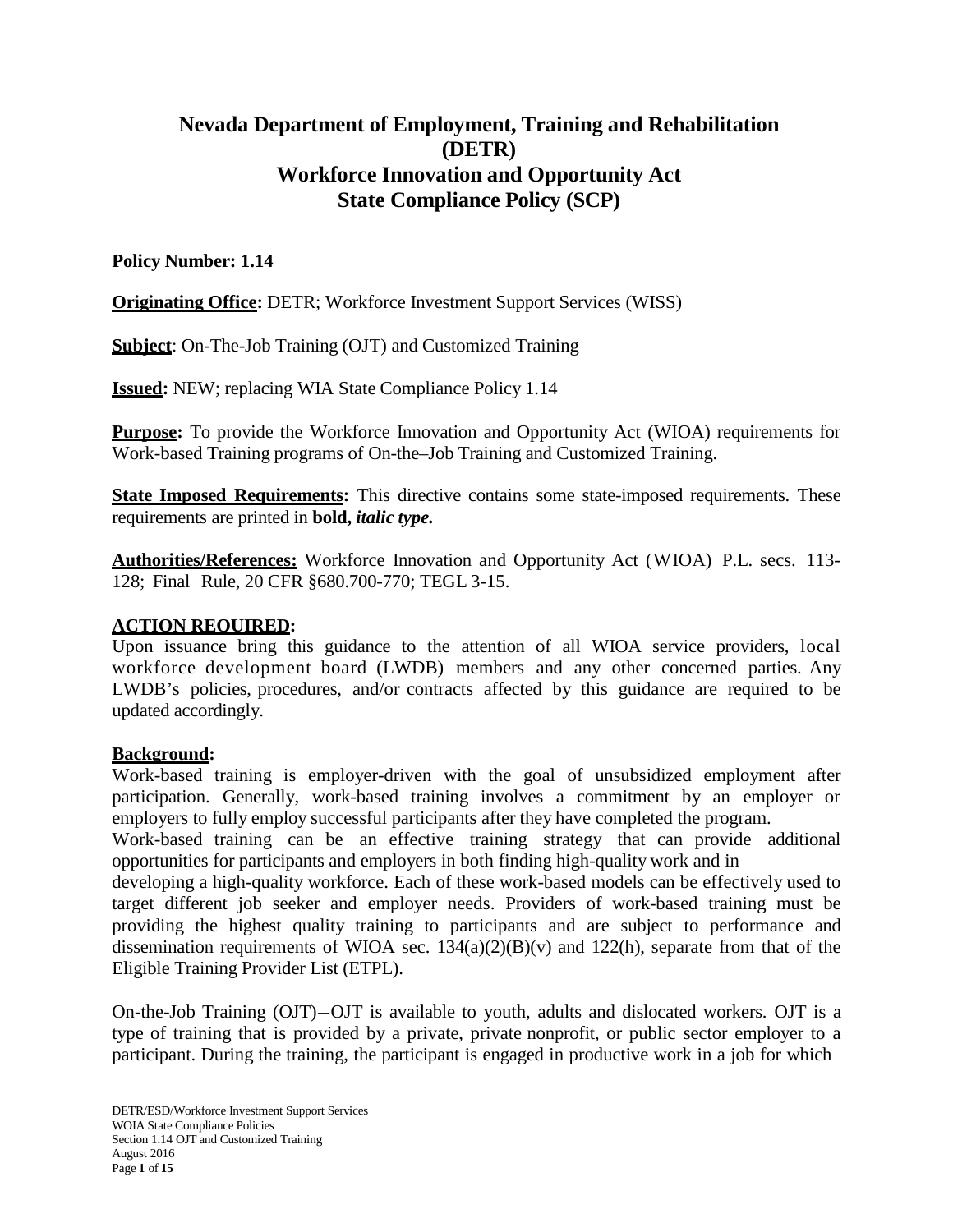he or she is paid, and the training provides the knowledge or skills essential to the full and adequate performance of the job.

Customized Training— designed to provide local areas with flexibility to ensure that training meets the unique needs of the job seekers, employers or groups of employers and is conducted with a commitment by the employer to employ all individuals upon successful completion of training. It is generally designed so that the participants are trained by a third party, and are generally classroom-based for the employer. Credentialing is encouraged, but not required.

#### **Policy and Procedure:**

#### **On-The-Job Training**

#### **WIOA sec. 3(44)**

ON-THE-JOB TRAINING.—The term ''on-the-job training'' means training by an employer that is provided to a paid participant while engaged in productive work in a job that—

(A) provides knowledge or skills essential to the full and adequate performance of the job;

(B) is made available through a program that provides reimbursement to the employer of up to 50 percent of the wage rate of the participant, except as provided in WIOA section  $134(c)(3)(H)$ , for the extraordinary costs of providing the training and additional supervision related to the training; and

(C) is limited in duration as appropriate to the occupation for which the participant is being trained, taking into account the content of the training, the prior work experience of the participant, and the service strategy of the participant, as appropriate.

#### **20 CFR §680.700**

(a) On-the-job training (OJT) is defined at WIOA sec. 3(44). OJT is provided under a contract with an employer in the public, private nonprofit, or private sector. Through the OJT contract, occupational training is provided for the WIOA participant in exchange for the reimbursement, typically up to 50 percent of the wage rate of the participant, for the extraordinary costs of providing the training and supervision related to the training. In limited circumstances, as provided in WIOA sec.  $134(c)(3)(h)$  and 20 CFR §680.730, the reimbursement may be up to 75 percent of the wage rate of the participant.

(b) On-the-job training contracts under WIOA title I, must not be entered into with an employer who has received payments under previous contracts under WIOA or WIA if the employer has exhibited a pattern of failing to provide onthe-job training participants with continued long-term employment as regular employees with wages and employment benefits (including health benefits) and working conditions at the same level and to the same extent as other employees working a similar length of time and doing the same type of work. (WIOA sec. 194(4))

(c) An OJT contract must be limited to the period of time required for a participant to become proficient in the occupation for which the training is being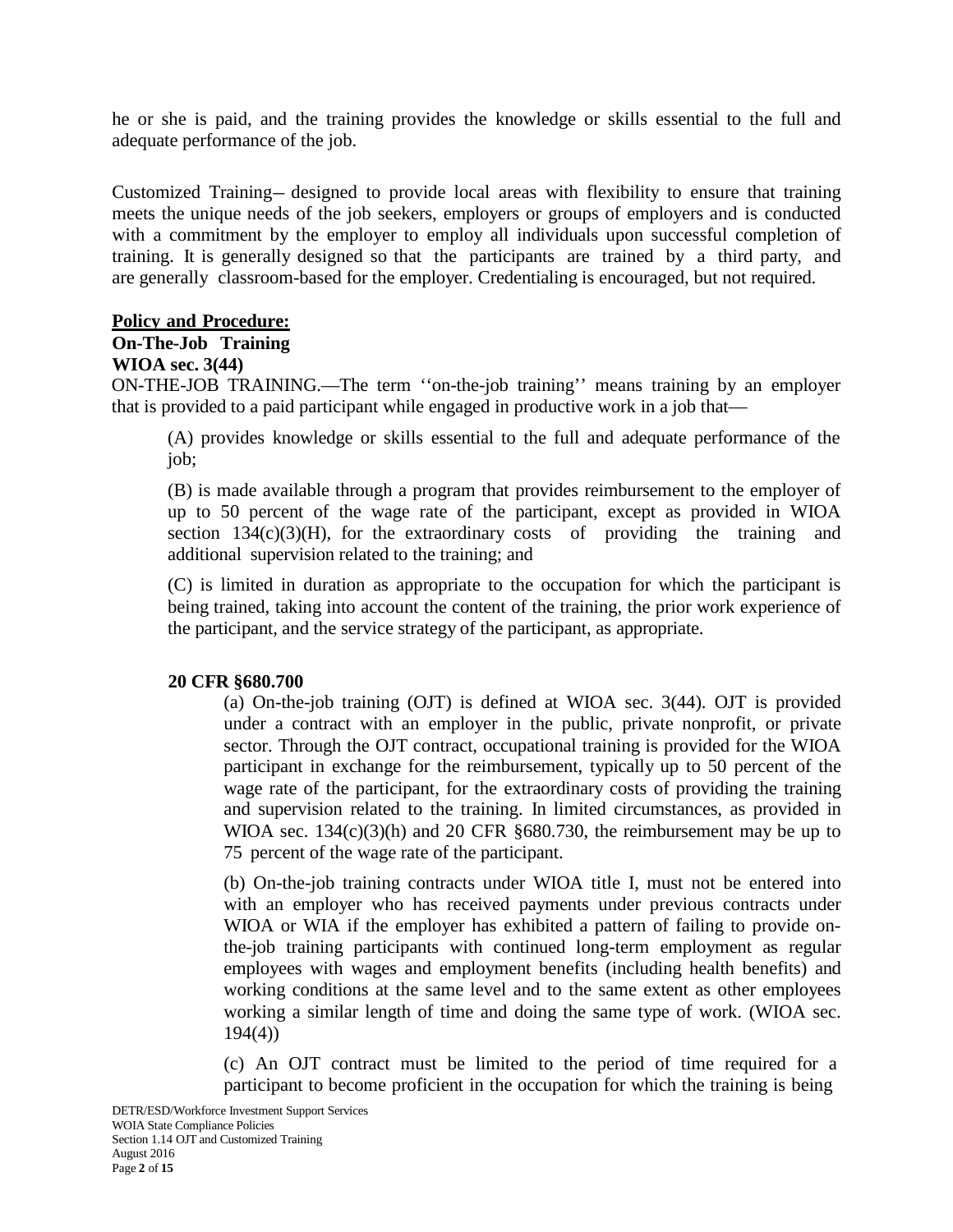provided. In determining the appropriate length of the contract, consideration should be given to the skill requirements of the occupation, the academic and occupational skill level of the participant, prior work experience, and the participant's individual employment plan. (WIOA sec. 3(44)(C))

#### **WIOA sec.181**

(a) BENEFITS.—

(1) WAGES.—

(A) IN GENERAL.—Individuals in on-the-job training or individuals employed in activities under this title shall be compensated at the same rates, including periodic increases, as trainees or employees who are similarly situated in similar occupations by the same employer and who have similar training, experience, and skills, and such rates shall be in accordance with applicable law, but in no event less than the higher of the rate specified in section 6(a)(1) of the Fair Labor Standards Act of 1938 (29 U.S.C. 206(a)(1)) or the applicable State or local minimum wage law.

(B) RULE OF CONSTRUCTION.—The reference in subparagraph (A) to section  $6(a)(1)$  of the Fair Labor Standards Act of 1938 (29 U.S.C.  $206(a)(1)$ ) shall not be applicable for individuals in territorial jurisdictions in which section 6(a)(1) of the Fair Labor Standards Act of 1938 (29

U.S.C.  $206(a)(1)$  does not apply.

#### (2) TREATMENT OF ALLOWANCES, EARNINGS, AND PAYMENTS.—

Allowances, earnings, and payments to individuals participating in programs under this title shall not be considered as income for the purposes of determining eligibility for and the amount of income transfer and in-kind aid furnished under any Federal or federally assisted program based on need, other than as provided under the Social Security Act (42 U.S.C. 301 et seq.).

#### (b) LABOR STANDARDS.—

(1) LIMITATIONS ON ACTIVITIES THAT IMPACT WAGES OF EMPLOYEES.—No funds provided under this title shall be used to pay the wages of incumbent employees during their participation in economic development activities provided through a statewide workforce development system.

#### (2) DISPLACEMENT.—

(A) PROHIBITION.—A participant in a program or activity authorized under this title (referred to in this section as a ''specified activity'') shall not displace (including a partial displacement, such as a reduction in the hours of non-overtime work, wages, or employment benefits) any currently employed employee (as of the date of the participation).

(B) PROHIBITION ON IMPAIRMENT OF CONTRACTS.—A specified activity shall not impair an existing contract for services or collective bargaining agreement, and no such activity that would be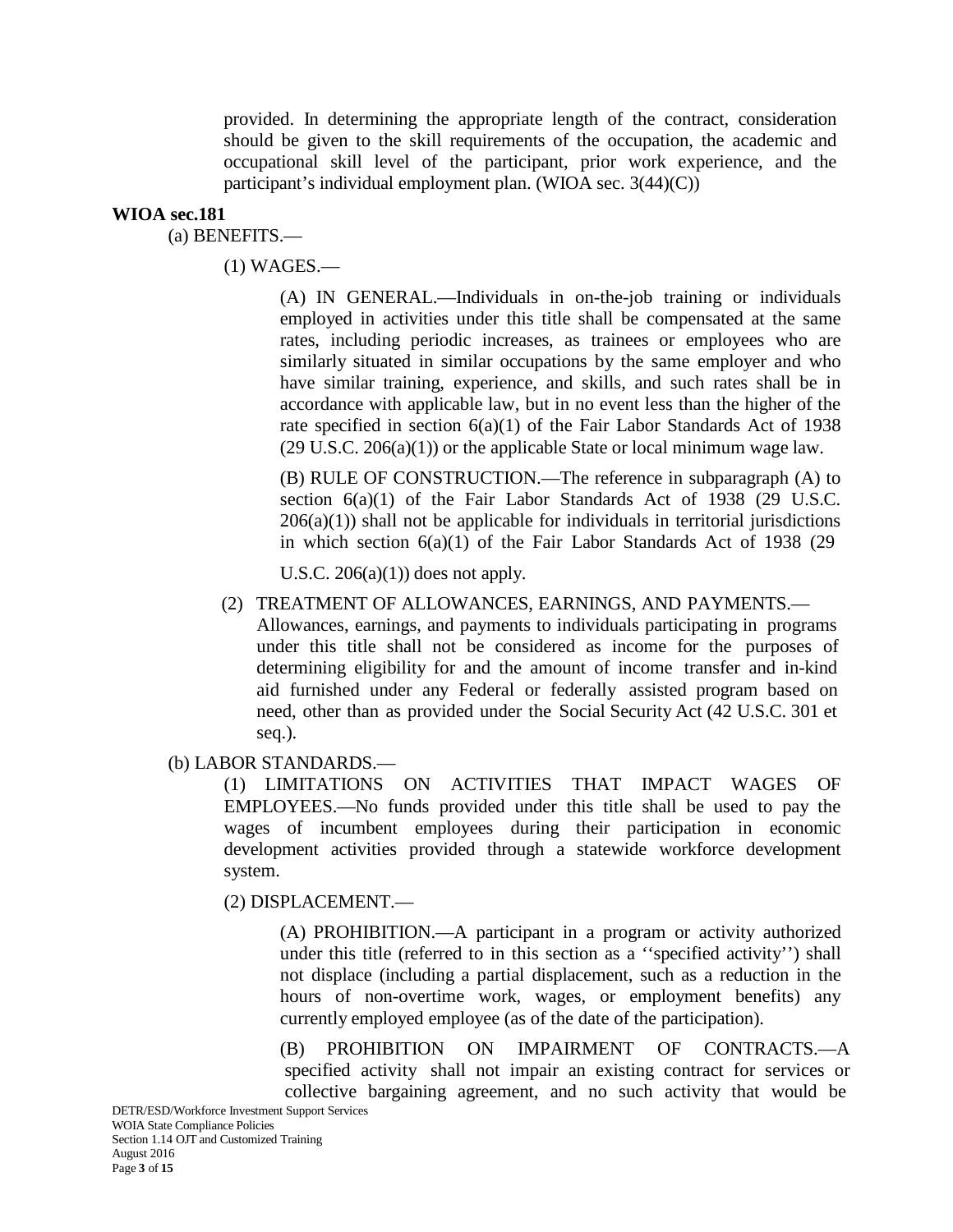inconsistent with the terms of a collective bargaining agreement shall be undertaken without the written concurrence of the labor organization and employer concerned.

(3) OTHER PROHIBITIONS.—A participant in a specified activity shall not be employed in a job if—

(A) any other individual is on layoff from the same or any substantially equivalent job;

(B) the employer has terminated the employment of any regular employee or otherwise reduced the workforce of the employer with the intention of filling the vacancy so created with the participant; or

(C) the job is created in a promotional line that will infringe in any way upon the promotional opportunities of currently employed individuals (as of the date of the participation).

(4) HEALTH AND SAFETY.—Health and safety standards established under Federal and State law otherwise applicable to working conditions of employees shall be equally applicable to working conditions of participants engaged in specified activities. To the extent that a State workers' compensation law applies, workers' compensation shall be provided to participants on the same basis as the compensation is provided to other individuals in the State in similar employment.

(5) EMPLOYMENT CONDITIONS.—Individuals in on-the-job training or individuals employed in programs and activities under this title shall be provided benefits and working conditions at the same level and to the same extent as other trainees or employees working a similar length of time and doing the same type of work.

#### **WIOA sec. 181(b)(7)**

NO IMPACT ON UNION ORGANIZING.—Each recipient of funds under this title shall provide to the Secretary assurances that none of such funds will be used to assist, promote, or deter union organizing.

#### **Requirements for OJT Training Contracts for Employed Workers (20 CFR 680.710)**

OJT contracts may be written for eligible employed workers when:

(a) The employee is not earning a self-sufficient wage as determined by LWDB policy;

(b) The requirements in 20 CFR §680.700 are met; and

(c) The OJT relates to the introduction of new technologies, introduction to new production or service procedures, upgrading to new jobs that require additional skills, workplace literacy, or other appropriate purposes identified by the LWDB.

#### **OJT Payments to Employers (20 CFR 680.720)**

(a) On-the-job training payments to employers are deemed to be compensation for the extraordinary costs associated with training participants and potentially lower productivity of the participants while in the OJT.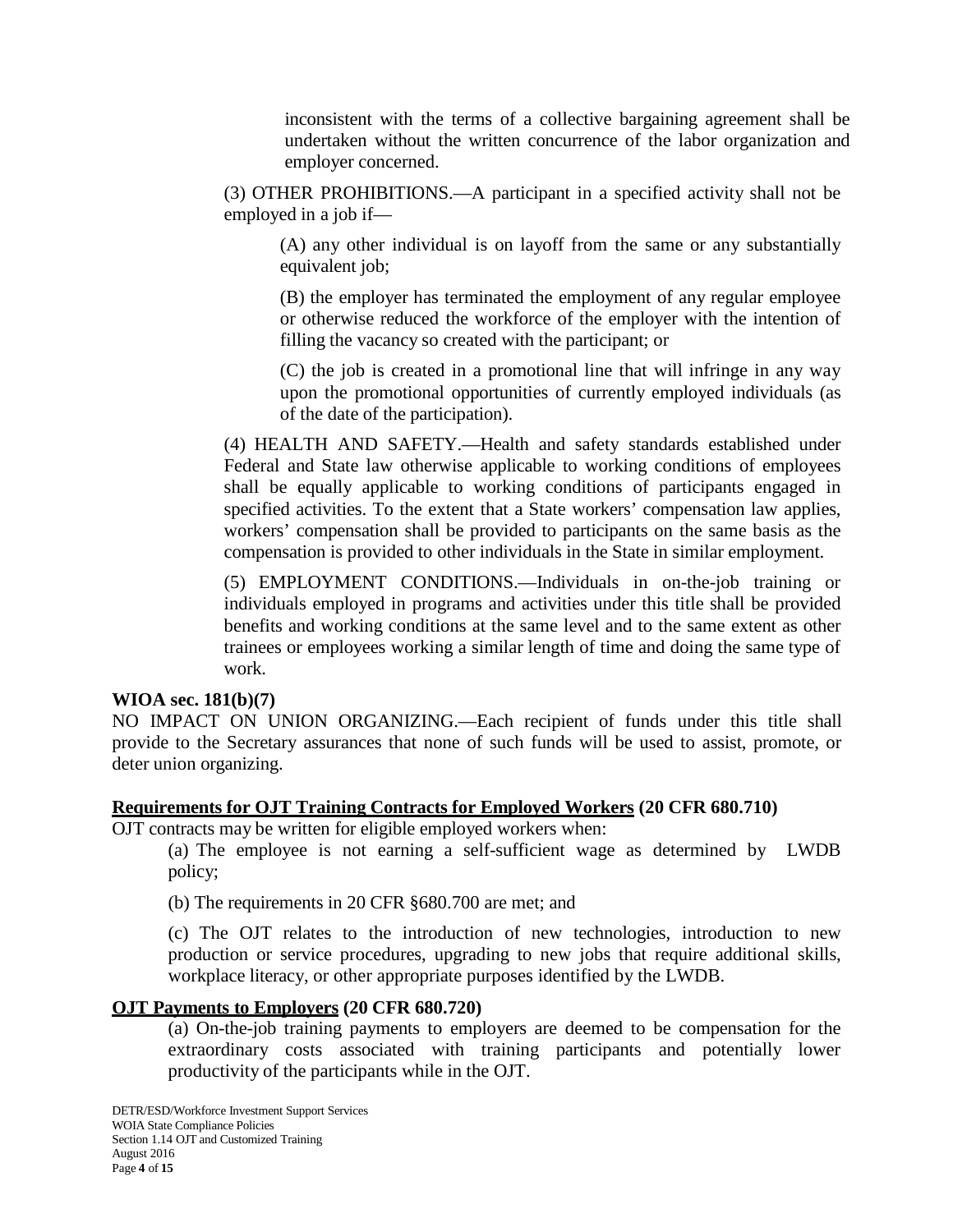(b) Employers may be reimbursed up to 50 percent of the wage rate of an OJT participant, and up to 75 percent using the criteria in 20 CFR §680.730, for the extraordinary costs of providing the training and additional supervision related to the OJT. (WIOA secs.  $3(44)$  and  $134(c)(3)(H)(i)$ )

(c) Employers are not required to document such extraordinary costs.

#### **Reimbursement Rate Increased to 75% (20 CFR §680.730)**

(a) The Governor may increase the reimbursement rate for OJT contracts funded through the statewide employment and training activities described in 20 CFR §682.210 up to 75 percent, and the Local Board may also increase the reimbursement rate for OJT contracts described in 20 C F R  $\S 680.320(a)(1)$  up to 75 percent, when taking into account the following factors:  $(WIOA sec. 134(c)(H)(ii))$ 

(1) The characteristics of the participants taking into consideration whether they are ''individuals with barriers to employment,'' as defined in WIOA sec. 3(24);

(2) The size of the employer, with an emphasis on small businesses;

(3) The quality of employer-provided training and advancement opportunities, for example if the OJT contract is for an in-demand occupation and will lead to an industry-recognized credential; and

(4) Other factors the Governor or Local Board may determine to be appropriate, which may include the number of employees participating, wage and benefit levels of the employees (both at present and after completion), and relation of the training to the competitiveness of the participant.

(b) Governors or LWDBs must document the factors used when deciding to increase the wage reimbursement levels above 50 percent up to 75 percent.

#### **OJT and Registered Apprenticeship Programs (20 CFR 680.740)**

(a) OJT contracts may be written with registered apprenticeship programs or participating employers in registered apprenticeship programs for the on-the-job training portion of the registered apprenticeship program consistent with 20 CFR §680.700. Depending on the length of the registered apprenticeship and State and local OJT policies, these funds may cover some or all of the registered apprenticeship training.

(b) If the apprentice is unemployed at the time of participation, the OJT must be conducted as described in 20 CFR §680.700. If the apprentice is employed at the time of participation, the OJT must be conducted as described in 20 CFR §680.700.

**NOTE:** Local boards must have written policy to detail the OJT process to include: a fully executed contract, job description, progress reports, financial activities, file, and management information system (MIS) content. All items listed above must be available during file monitoring review.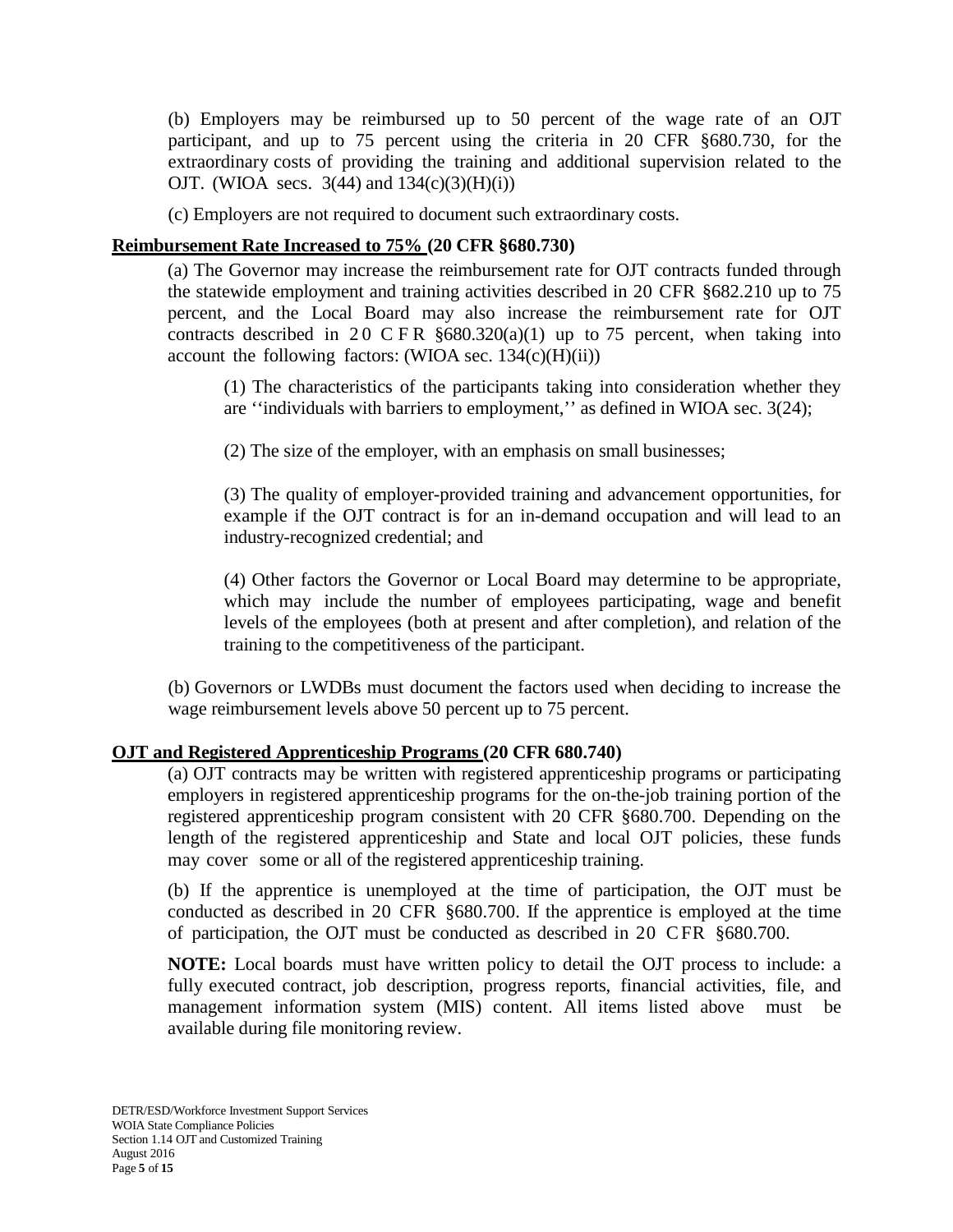# **Combining Individual Training Accounts and OJT Funds (20 CFR §680.750)**

There is no Federal prohibition on using both Individual Training Accounts (ITA) and OJT funds when placing participants into a registered apprenticeship program. See 20 CFR §680.330 on using ITAs to support participants in registered apprenticeship. Reference TEGL 3-15.

## **Work-Based Training Performance and Dissemination Requirements**

Providers of work-based training must be providing the highest quality training to participants and are subject to performance and dissemination requirements of WIOA sec.  $134(a)(2)(B)(v)(II)$ and 122(h).

# **WIOA sec. 122(h)(1)-(2)**

(1) IN GENERAL.—Providers of on-the-job training, customized training, incumbent worker training, internships, and paid or unpaid work experience opportunities, or transitional employment shall not be subject to the requirements of subsections (a) through (f).[Do not need to be an Eligible Training Provider (ETP) or be on the ETPL.]

(2) COLLECTION AND DISSEMINATION OF INFORMATION.—A one-stop operator in a local area shall collect such performance information from providers of onthe-job training, customized training, incumbent worker training, internships, paid or unpaid work experience opportunities, and transitional employment as the Governor may require and use the information to determine whether the providers meet such performance criteria as the Governor may require. The one-stop operator shall disseminate information identifying such providers that meet the criteria as eligible providers, and the performance information, through the one-stop delivery system. Providers determined to meet the criteria shall be considered to be identified as eligible providers of these training services.

# **OJT Eligibility Requirements**

Participant Eligibility:

- The participant has received at least one career service and has been unable to gain or retain employment and has been determined to need training ; and
- Has an Individual Employment Plan (IEP/ISS), wherein the participant's interests, abilities and needs are identified and related to the OJT employment; **OR**
	- If employed, earn less than the self-sufficiency hourly wage and includes a skills gap assessment; and
	- Has an Individual Employment Plan (IEP/ISS), wherein the participant's interests, abilities and needs are identified and related to the OJT employment; and
	- Training relates to the introduction of new technologies; or
	- Training relates to the introduction of new production or service procedures; or
	- Training relates to an employment promotion requiring additional skills or workplace literacy

Employer Eligibility: (WIOA secs. 181 and 194;20 CFRs §680.700-730, and §683.200) Potentially eligible employers able to participate in OJT contracting include: private-for-profit businesses, private non-profit organizations, and public sector employers.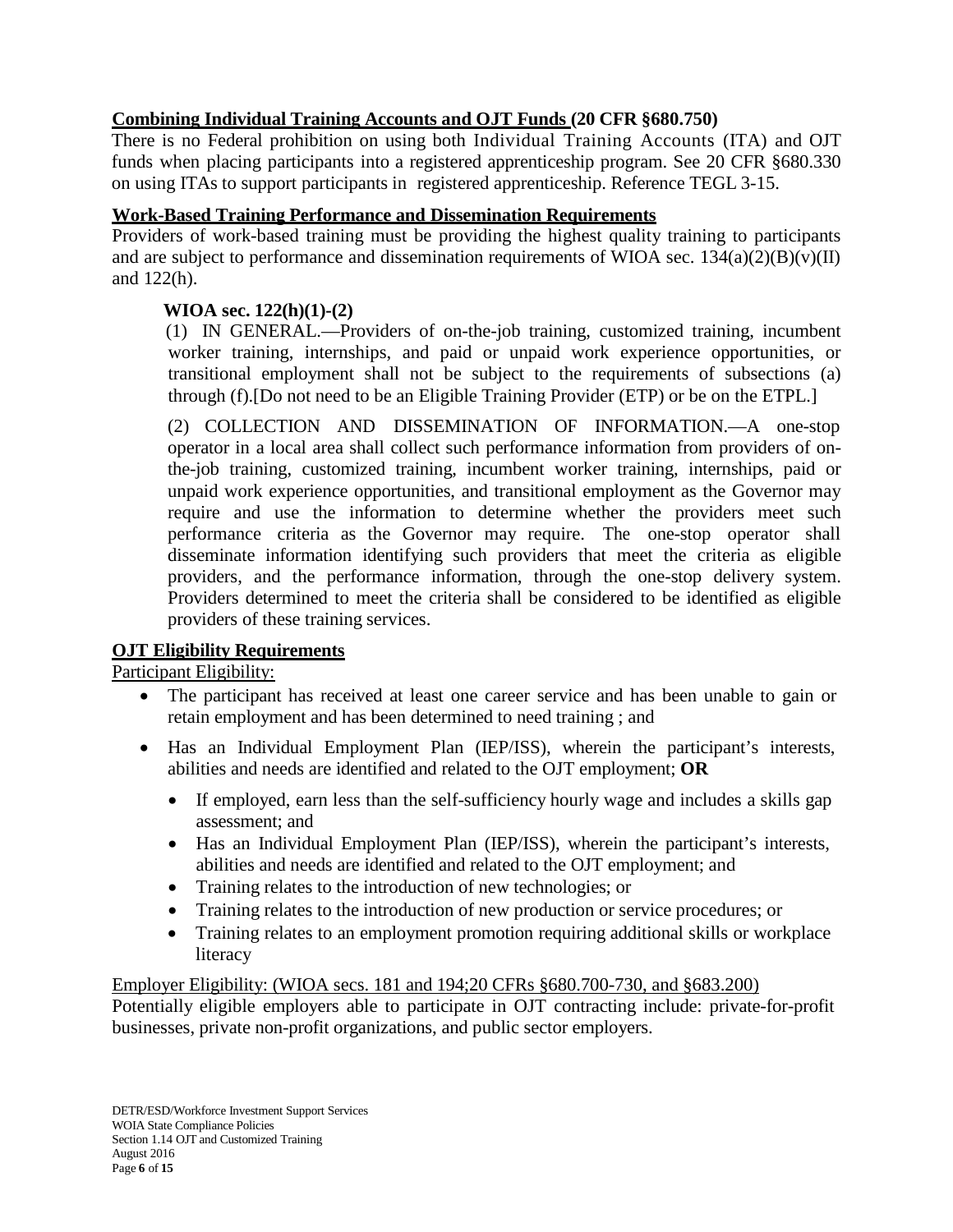*A Pre-Award Employer Evaluation must be conducted, in writing, on all potential OJT employers per Local Board written policy and available at time of program monitoring. The policy, at a minimum, should cover the following items and include timeframes where applicable:*

- 1. Whether the employer is a new or established business. If the company has operated at the current location less than 120 days and the business relocated from another area in the U.S., verify that employees were not laid off at the previous location as a result of the relocation. (WIOA sec.  $181(d)(2)$ )
- 2. The Employer size. The number of employees currently employed at the local operation where the OJT placements will be made at time of pre-award evaluation. The policy should detail acceptable data collection methods and sources.
- 3. If the applicant has worked for the employer at any time in the past and, if so, the dates *and circumstances. Individuals shall not be considered eligible for services with the same employer in the same occupation unless there has been documented new technology, production or service procedures.*
- 4. The hiring practices of this employer in general, and for this position in particular and if the employer has exhibited a pattern of failing to provide OJT participants with continued long term employment as regular employees with wages and employment benefits and

working conditions at the same level as other employees . Reference WIOA sec. 194(4). If the pay and benefits are equivalent to similar positions in the labor market and/or similar positions with the employer.

- 5. If the applicant is related to the employer, or an employee who works for the employer in an administrative or supervisory capacity. (20 CFR §683.200(g))
- 6. The employer's rate of employee turnover, and the turnover for this particular position. Contracting with employers who have high employee turnover rates should be avoided.
- *7. If the employer has incurred any layoffs in the past 12 months. Must verify that no Worker Adjustment and Retraining Notification Act (WARN) notices have been filed.*
- 8. If the position is full- or part-time, and if permanent, temporary, or seasonal. *Contracts shall not be established for positions that do not or cannot have a trainer or supervisor present,* or for temporary positions that are supplied to employers by temporary employment contractors.
- 9. If the position is covered by a collective bargaining agreement, and if the training is consistent with such agreement.
- 10. If there have been any OSHA, wage and hour, or child labor law violations in the past year.
- 11. If there have been any substantiated Equal Opportunity complaints.
- *12. What the minimum qualifications for the position are, and that there is a written job description.*
- 13. That the employer provides worker's compensation.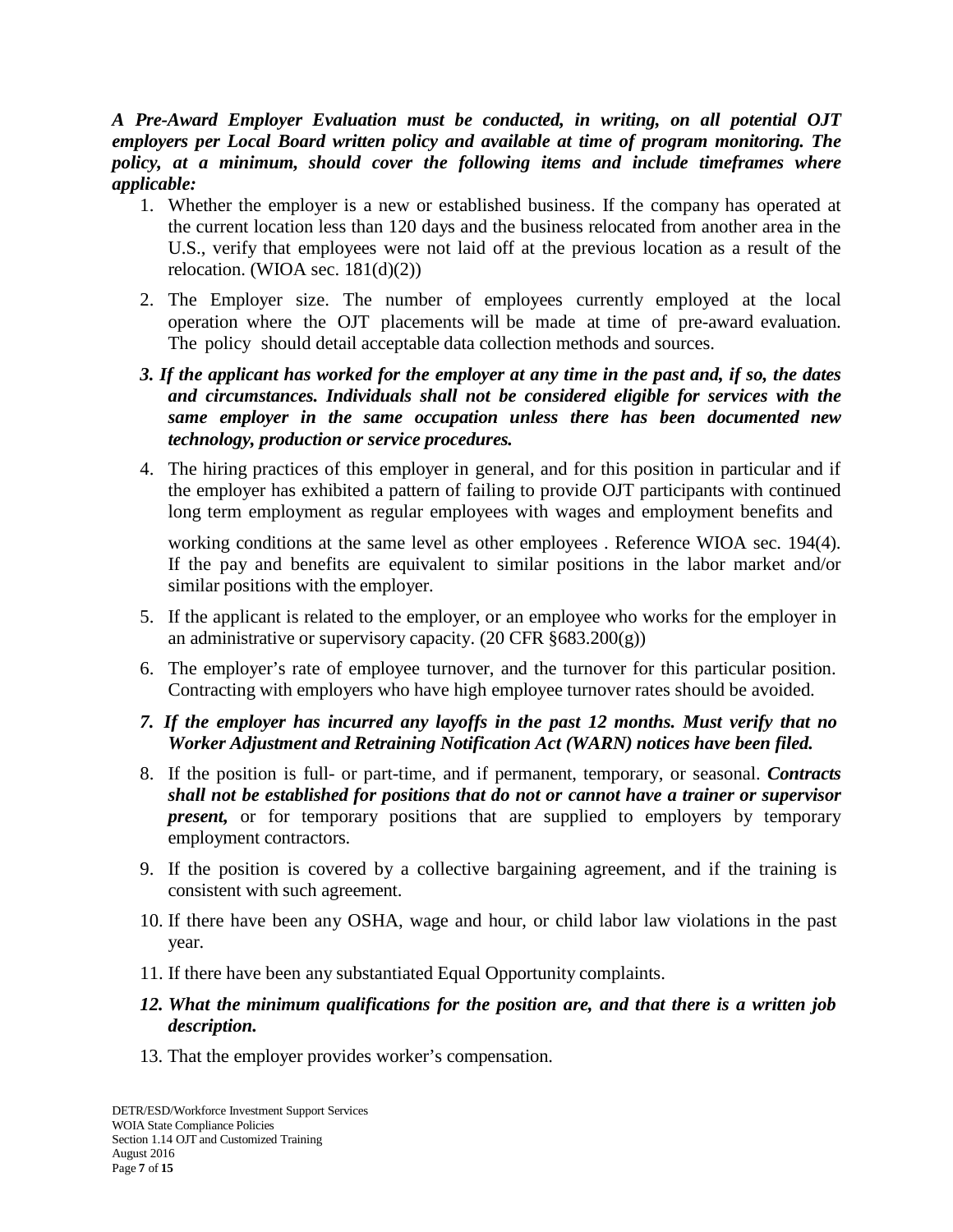### *14. That the employer's accounting system (especially payroll), personnel system, grievance system, etc., is adequate to administer the contract agreement.*

15. If the employer is presently disbarred or suspended from receiving federal contracts.

**NOTE:** Re-contracting is allowable with the same employer and certainly desirable when an employer/training provider has a high success rate of training and placement. However, re- contracting should not be entered into with employers who have received payments under previous contracts and have exhibited a pattern of failing to provide on-the-job training participants with continued long-term employment as regular employees with wages and employment benefits (including health benefits) and working conditions at the same level and to the same extent as other employees working a similar length of time and doing the same type of work. (20 CFR §680.700)

Additionally, (WIOA sec.181 and 194; 20 CFR §680.700) an employer will NOT be eligible to receive WIOA OJT training reimbursements if:

- The employer has any other individual on layoff from the same or substantially equivalent position.
- The OJT would infringe upon the promotion of or displacement of any currently employed worker or a reduction in their hours.
- The same or a substantially equivalent position is open due to a hiring freeze.
- The positions are for seasonal employment.
- The employer is a private for-profit employment agency, i.e. temporary employment agency, employee leasing firm or staffing agency.
- The position is not full time, i.e. *minimum of 32 hours per week.*
- If the employer has exhibited a pattern of failing to provide on-the-job training participants with continued long-term employment as regular employees with wages and employment benefits (including health benefits) and working conditions at the same level and to the same extent as other employees working a similar length of time and doing the same type of work.

If an employer fails to provide a participant with long-term employment, wages, benefits and/or working conditions equal to those provided to regular employees, the employer has failed the OJT contract and will not be eligible for future contracts. Such employers may be provided another opportunity to participate in training if they make a request for reconsideration and if the circumstances attributed to the failure have changed. However, an employer who exhibits or has exhibited a pattern of failure will not be eligible to participate in future OJT contracts.

#### Occupational Eligibility (WIOA sec. 134):

OJT funding must be used for those occupations for which are in-demand within Nevada's industry sectors, in the area served, or in another area to which the trainee is willing to relocate, and which lead to employment opportunities enabling the participant to become economically self-sufficient and which will contribute to the occupational development and upward mobility of the participant.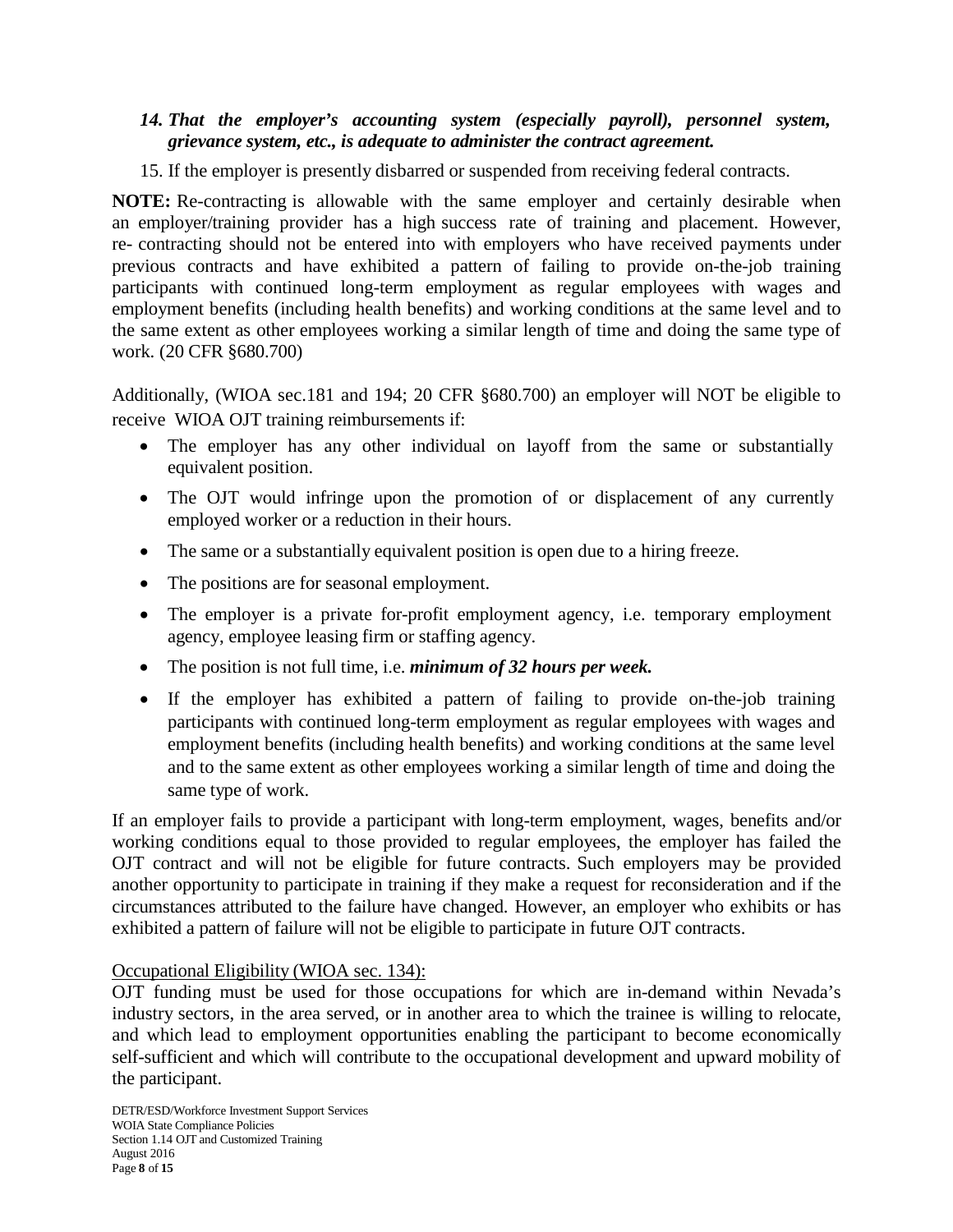# OJT Contract Requirements (WIOA sec 134, 181, and194; 20 CFR §680.700-750)

OJT contracts shall at a minimum contain or address the following information:

1. Occupation(s) For Which Training Is To Be Provided

Training will be provided only for those occupations for which there is a demand in the area served, or in another area to which the trainee is willing to relocate.

2. Length Of Time The Training Will Be Provided

The length of OJT shall be based on the skill gap assessment and duration required for the participant to become proficient in the occupation for which the training is being provided and per Local Board policy.

**NOTE:** Skills gap occurs where there is a gap between the skills of the individual and the skills needed for the targeted job. The skill gap is measured (and should be documented) by taking into consideration:

- the initial skills of the participant as determined by recognized skill assessment tools (not just educational attainment)
- skill level needed to perform the job as outlined in the Specific Vocational Preparation (SVP) level for the chosen occupation in the Dictionary of Occupational Titles (DOT).
- 3. Wage Rate To Be Paid To The Trainee

Individuals participating in on-the-job training must be compensated, by the employer, at the same rates, including periodic increases, as trainees or employees who are similarly situated in similar occupations by the same employer and who have similar training, experience, and skills. The rates may not be lower than the higher of the federal or state minimum wage.

4. Reimbursement for On-the-Job Training

The rate in which the employer will be reimbursed for the OJT Contract, based on 2 0 CFRs § 680.720 and 680.730; State and Board policy and communicated sufficiently in each contract.

5. Training Outline Listing Work Skills To Be Learned In the Position

A comprehensive list of work skills the trainee will learn during the contract period is a required part of the contract. Efforts should be made to develop programs which contribute to occupational development, upward mobility, development of new careers, and opportunities for nontraditional employment.

- 6. Other Classroom Training An outline of any other separate classroom training, if applicable.
- 7. Employer's Agreement

The employer must preserve all trainee payroll, including reimbursement records, fringe benefit, and personnel records (including time and attendance sheets normally kept by the employer for employees) for three years from the close of the applicable program year or longer if any litigation or audit has begun or any claim is instituted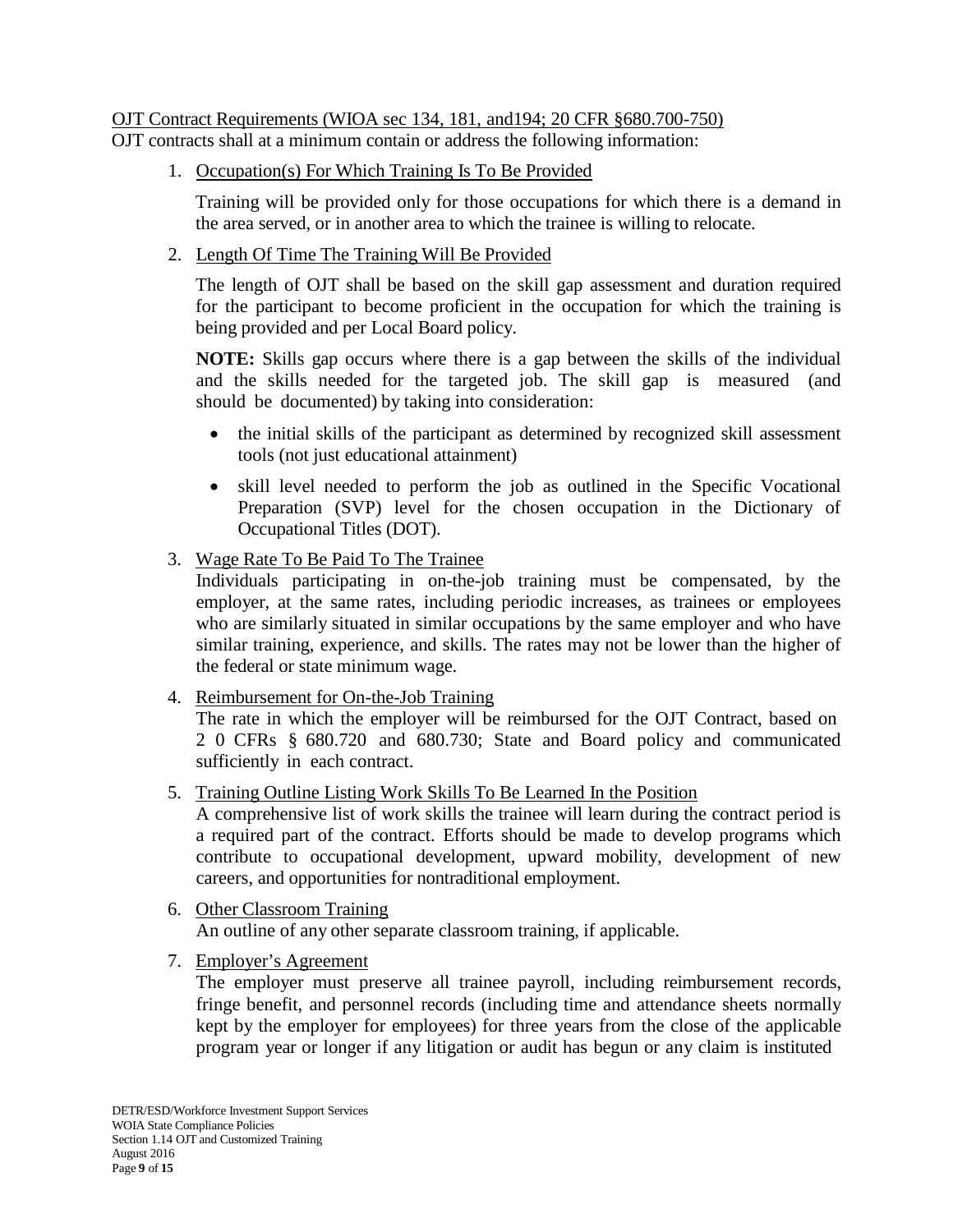which involves these records. In that case, the employer shall retain the records beyond the three year period until the litigation, audit findings or claim has been resolved.

## 8. OJT Contracts for Employed Workers

OJT contracts may be written for eligible employed workers when:

a. The employee is not earning a self-sufficient wage as determined by local board policy;

b. The requirements of 20 CFR §680.700 are met; and

c. The OJT relates to the introduction of new technologies, introduction to new production or service procedures, upgrading to new jobs that require additional skills, workplace literacy, or other appropriate purposes identified by the local board.

Written Assurances (WIOA secs. 134, 181, and 194; 20 CFR §680.700-750, WIOA Contract Assurances Attachment C)

OJT contracts must include several standard assurances that are designed to acknowledge a contractor's (employer) responsibilities in accepting public funds for training. The assurances should address these issues:

- 1. At the end of the training period, the employer intends to retain the trainee in the occupation and compensate the trainee for at least the hourly wage rate specified in the contract agreement. Retention will be subject to the employer's right to terminate the trainee for normal business or personnel reasons.
- 2. Individuals in on-the-job training must be provided benefits and working conditions at the same level and to the same extent as other trainees or employees working a similar length of time and doing the same type of work.
- 3. Funds provided to employers for OJT must not be used to directly or indirectly to assist, promote or deter union organizing.
- 4. No individual in a decision making capacity including workforce development board members shall engage in any activity, including participation in the selection, award, or administration of a contract supported by WIOA funds if a conflict of interest would be involved.
- 5. The employer will provide worker's compensation coverage for the trainee and abide by health and safety standards established under State and Federal law.
- 6. The trainee will not conduct political or sectarian activities at work while under the provisions of the OJT contract.
- 7. The employer will not discriminate against any trainee on the basis of race, color, religion, sex, national origin, age, disability, political affiliation or belief, and against beneficiaries on the basis of either citizenship/status as a lawfully admitted immigrant authorized to work in the United States or participation in any WIOA Title I-financially assisted program or activity.
- 8. The employer certifies that neither it nor its principals are presently debarred, suspended, proposed for debarment, declared ineligible, or voluntarily excluded from participation in this contract by any Federal department or agency.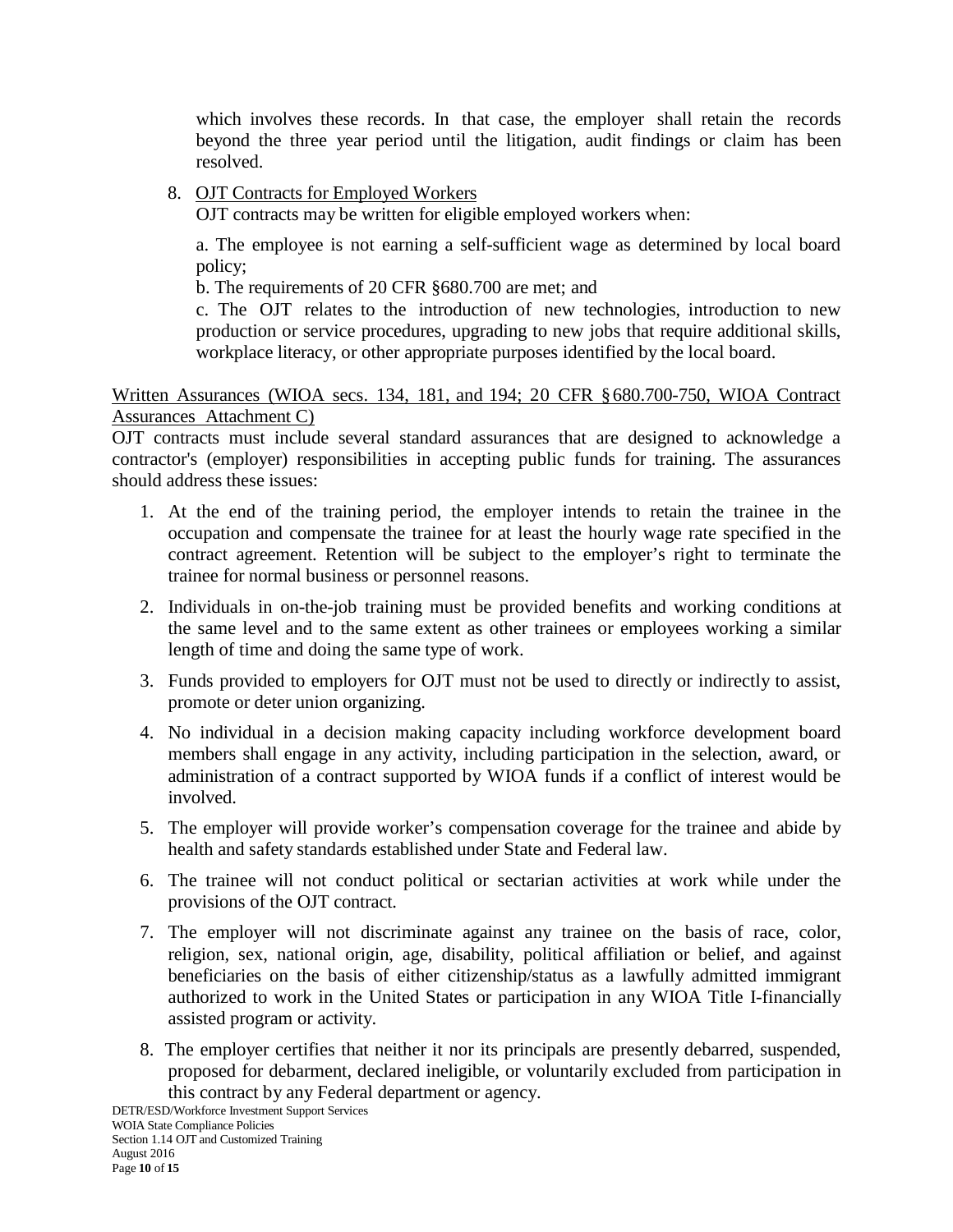- 9. The employer certifies that it will provide a drug-free workplace as defined by the Drug-Free Workplace Act of 1988.
- 10. The employer is in compliance with all State and local laws regarding taxation and licensing.
- 11. Trainees who are working as laborers/mechanics in any construction, alteration or repair (including painting and decorating) of public buildings or works must be compensated in compliance with the Davis-Bacon Act.
- 12. A trainee in an OJT program shall not displace (including a partial displacement, such as a reduction in the hours of non-overtime work, wages, or employment benefits) any currently employed employee (as of the date of the participation).
- 13. The employer agrees that no trainee shall be hired into or remain working in any position when any other individual is on layoff from the same or any substantially equivalent job. An OJT trainee may not be employed in a job if the employer has terminated the employment of any regular, unsubsidized employee or otherwise caused an involuntary reduction in its workforce with the intention of filling the vacancy with the WIOA participant. It is not allowable for an OJT job to be created in a promotional line that infringes in any way on the promotional opportunities of currently employed workers.
- 14. The contract will not encourage or induce the relocation, or an establishment or part thereof, that results in a loss of employment for any employee of such establishment at the original location.
- 15. Nothing in the OJT contract shall impair existing contracts for services or existing collective bargaining agreements unless the employer and the labor organization concur in writing.
- 16. The Contractor certifies that it is using and abiding by all state and federal employment authorization regulations for all new employees physically performing services within the State of Nevada.

# Performance Information

Local boards will determine whether training providers meet acceptable performance levels, financial and regulatory requirements and the overall effectiveness of the OJT Contract. Local Boards will have written policy detailing the provisions of OJT oversight. All provisions of OJT are subject to State monitoring and oversight efforts.

Providers of on-the-job training will not be subject to the eligible provider requirements (ETPL). However, local areas must collect performance information on providers of on-the-job training (20 CFR §680.530). At a minimum, this performance information should include:

- *Data on placement of trainee at end of the contract*
- *2nd quarter and 4th quarter employment retention rates*
- *Rate of successful completion of On-the-Job Training*
- *Wage of OJT Training Recipients and Wage after his/her training ends (increase or decrease)*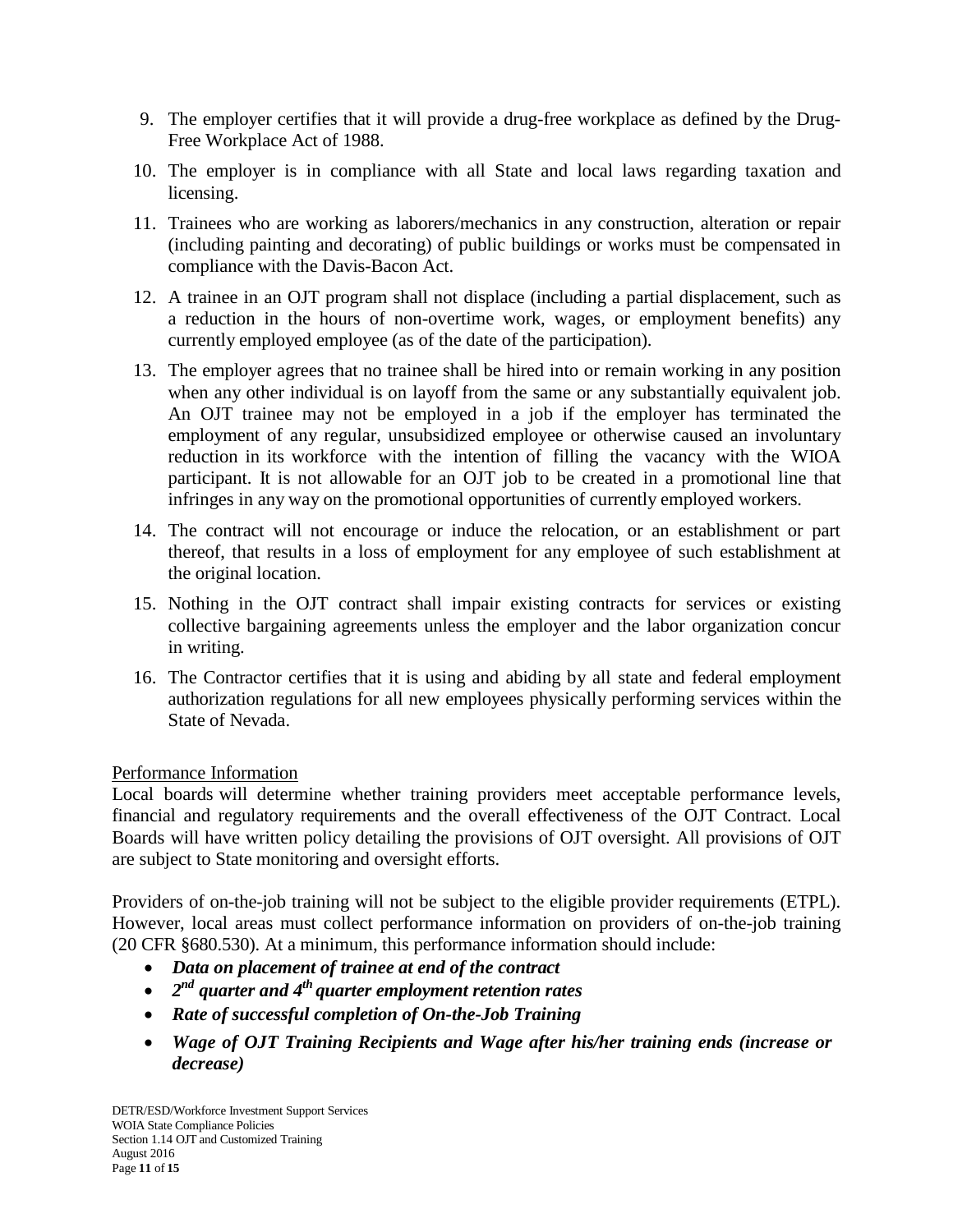# Required Participant File Content (WIOA secs. 134, 181, and 194; 20 CFR § 680.700-*750; Data Element Validation)*

*The participant case file must contain at a minimum and per Local Board requirements;*

- *Administered assessments and the IEP/ISS wherein the participant's interests, abilities and needs are identified and related to the OJT employment.*
- *The OJT Contract; contract modification if any*
- *The OJT Job Description*
- *Progress Reports (content and interim per Local Board policy)*
- *Financial documentation(including time sheets, invoices and payroll records) as to costs associated with OJT*

### *Required Case Note/Comment*

- *The need for the training service has been properly documented*
- *Co-enrollment details as to shared costs and services if any*
- *Contact with participant/OJT Employer*
- *Start and end dates, invoice details in time frames and costs*
- *Receipt of progress reports, performance and necessary steps taken to improve below standard performance*

**NOTE:** WIOA adds a requirement that at least 20 percent of formula funds at the local level be used on work-based training activities such as summer jobs, on-the-job training (OJT), and Apprenticeship for the Youth program. (WIOA sec. 129; Reference SCPs 2.1, 2.2, and 2.4.

# **Customized Training**

WIOA sec.  $3(14)$  and  $134(c)(3)(g)(ii)$  requires contracts between the employer and the Local Board for Customized Training. Customized Training is designed to provide local areas with flexibility to ensure that training meets the unique needs of the job seekers and employers or groups of employers with a commitment by the employer to employ all individuals upon successful completion of training. It is generally designed so that participants are trained by a third party for the employer.

The employer must pay for a significant share of the cost of the training. Local boards must determine what a significant share of the cost of training would be. The U.S. Department of Labor considers wage gain an important measure that the local board may consider when determining if customized training would be appropriate.

Customized Training is generally for hiring new or recent employees and not for retaining existing employees although there may be instances where this is appropriate. In these instances customized training may be used for individuals making more than self-sufficient wages, as a layoff aversion tactic, and if all appropriate criteria are met as long as it leads to comparable to or higher than previous employment.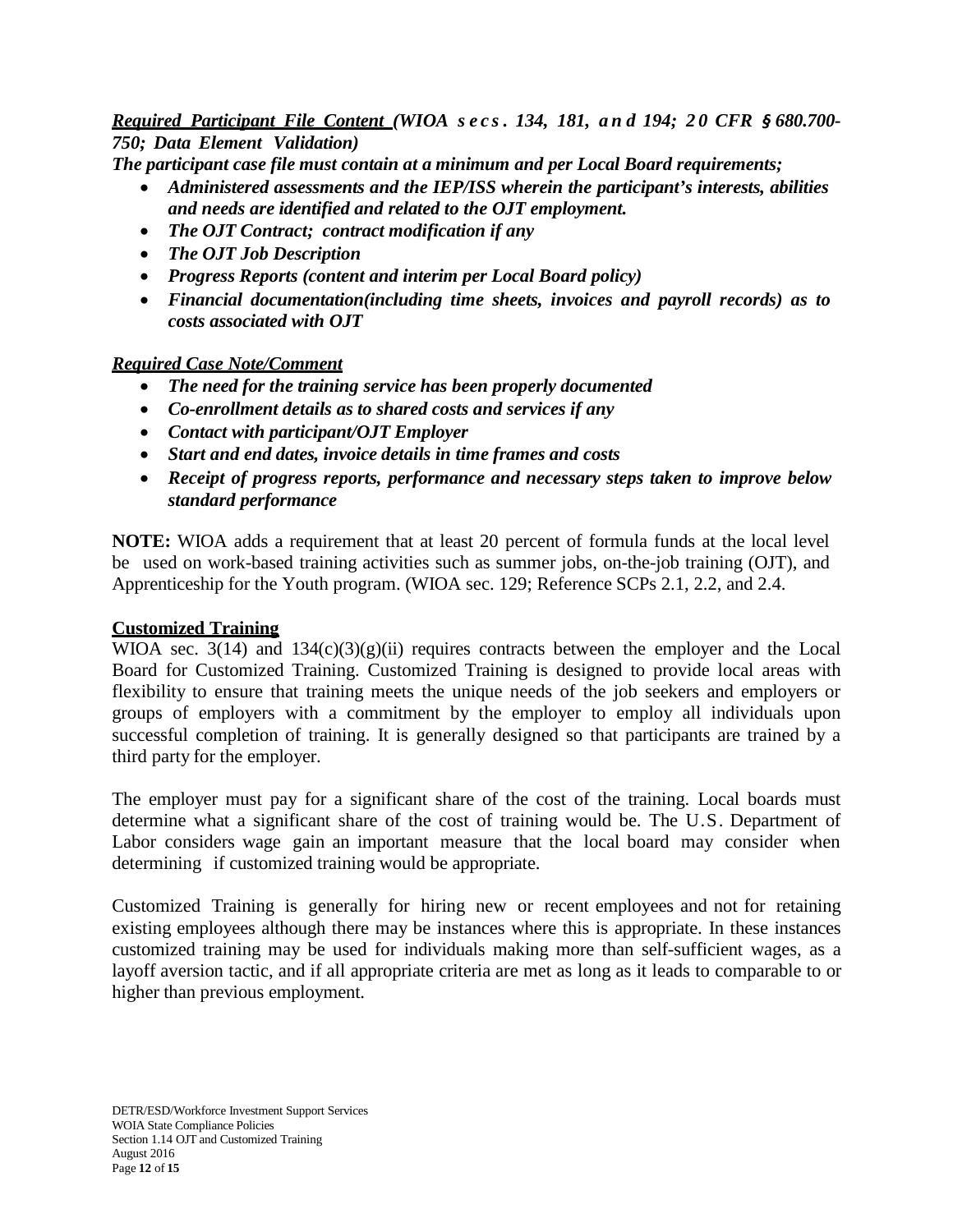### **WIOA sec. 3(14), 20 CFR §680.760)**

The term ''customized training'' means training—

(A) that is designed to meet the specific requirements of an employer (including a group of employers);

(B) that is conducted with a commitment by the employer to employ an individual upon successful completion of the training; and

(C) for which the employer pays—

(i) a significant portion of the cost of training, as determined by the local board involved, taking into account the size of the employer and such other factors as the local board determines to be appropriate, which may include the number of employees participating in training, wage and benefit levels of those employees (at present and anticipated upon completion of the training), relation of the training to the competitiveness of a participant, and other employer-provided training and advancement opportunities; and

(ii) in the case of customized training (as defined in subparagraphs (A) and (B)) involving an employer located in multiple local areas in the State, a significant portion of the cost of the training, as determined by the Governor of the State, taking into account the size of the employer and such other factors as the Governor determines to be appropriate.

### **Customized Training Requirements (20 CFR §680.770)**

Customized training of an eligible employed individual may be provided for an employer or a group of employers when:

(a) The employee is not earning a self-sufficient wage as determined by Local Board policy;

(b) The requirements in 20 CFR §680.760 are met; and

(c) The customized training relates to the purposes described in 20 CFR §680.710(c)[ see below] or other appropriate purposes identified by the local board.

**Customized Training Policy Requirements: (WIOA secs. 3 and 134; 20 CFR §680.700-770)** Local boards must have written policy should they choose to allow customized training. At a minimum, policy must consider the following factors for when customized training is to be used:

- The characteristics of individuals or groups of individuals to be trained, and how they would benefit;
- The quality of training (e.g., industry-recognized credentials; other credentials or exams validated by industry, trade or professional associations; advancement opportunities);
- The number of participants the employer plans to train or retrain;
- The wage and benefit levels of participants (before and after training); and
- The occupation(s) for which customized training is being provided must be in demand as defined by WIOA sec. 3(23) and as determined by workforce development area-specific labor market information.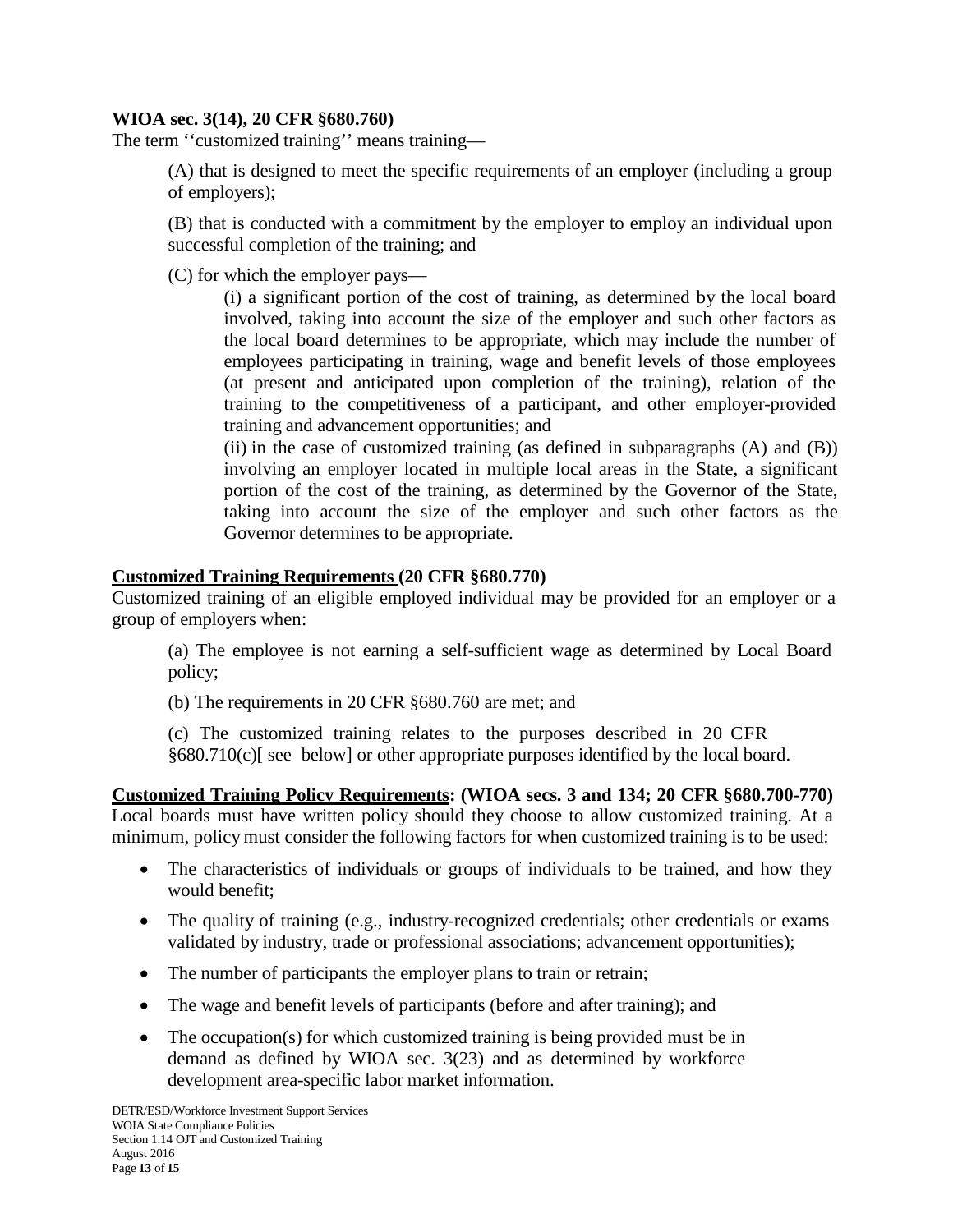Local boards must track and document employer cost share contributions. When determining a significant portion of the cost of training, local boards must take into account the size of the employer and other appropriate factors such as:

- The number of participants in training.
- Wage and benefit levels of these employees (before and after training).
- The skills assessment results of the participant in relation to the desired training outcome.
- Other employer provided training and advancement opportunities.

Local Boards must have policy on cost sharing methodologies. One method for determining employer share of training costs, keeping in mind that the State Plan encourages the support of small business, is to base it on the size of the workforce. Wages paid to the participant while in training can be included as part of the share and the share can be provided as cash or in-kind that is fairly evaluated. An example of employer share would be:

- a. At least 10 percent of the cost for employers with 50 or fewer employees
- b. At least 25 percent of the cost for employers with 51 to 100 employees
- c. At least 50 percent of the cost for employers with more than 100 employees

Another method is to cap training cost. For example, per trainee allowance may be capped at \$3,000 for business employing 50 or more, and \$6,000 for those employing less than 50 positions.

# **Monitoring and Oversight (2 CFR §200; WIOA secs. 183 and 184)**

Local Boards must have written policy relating to all provisions of this policy as to monitoring and oversight of contracted training providers. Sub-recipients in each local area must monitor training, invoice and reimbursement systems on a pre-determined systematic and documented basis.

Monitoring of OJT contracts must include review of prior hiring patterns to ensure compliance with WIOA sec. 188 regarding nondiscrimination as well as practices identified in Local Board written policy which may include training site visits. Regular contact with the participant and the employer is expected and must be recorded in the participant's file in the form of case notes/comments and evaluation records. Oversight should focus on all contract terms, identifying and resolving problems that might jeopardize the successful completion of the OJT.

The employer must preserve all trainee payroll, fringe benefit, and personnel records (including time and attendance sheets normally kept by the employer for employees) for three years from the close of the applicable program year or longer if any litigation or audit has begun or any claim is instituted which involves these records. In that case, the employer shall retain the records beyond the three year period until the litigation, audit findings or claim has been resolved. The employer must allow access to those records by authorized entities.